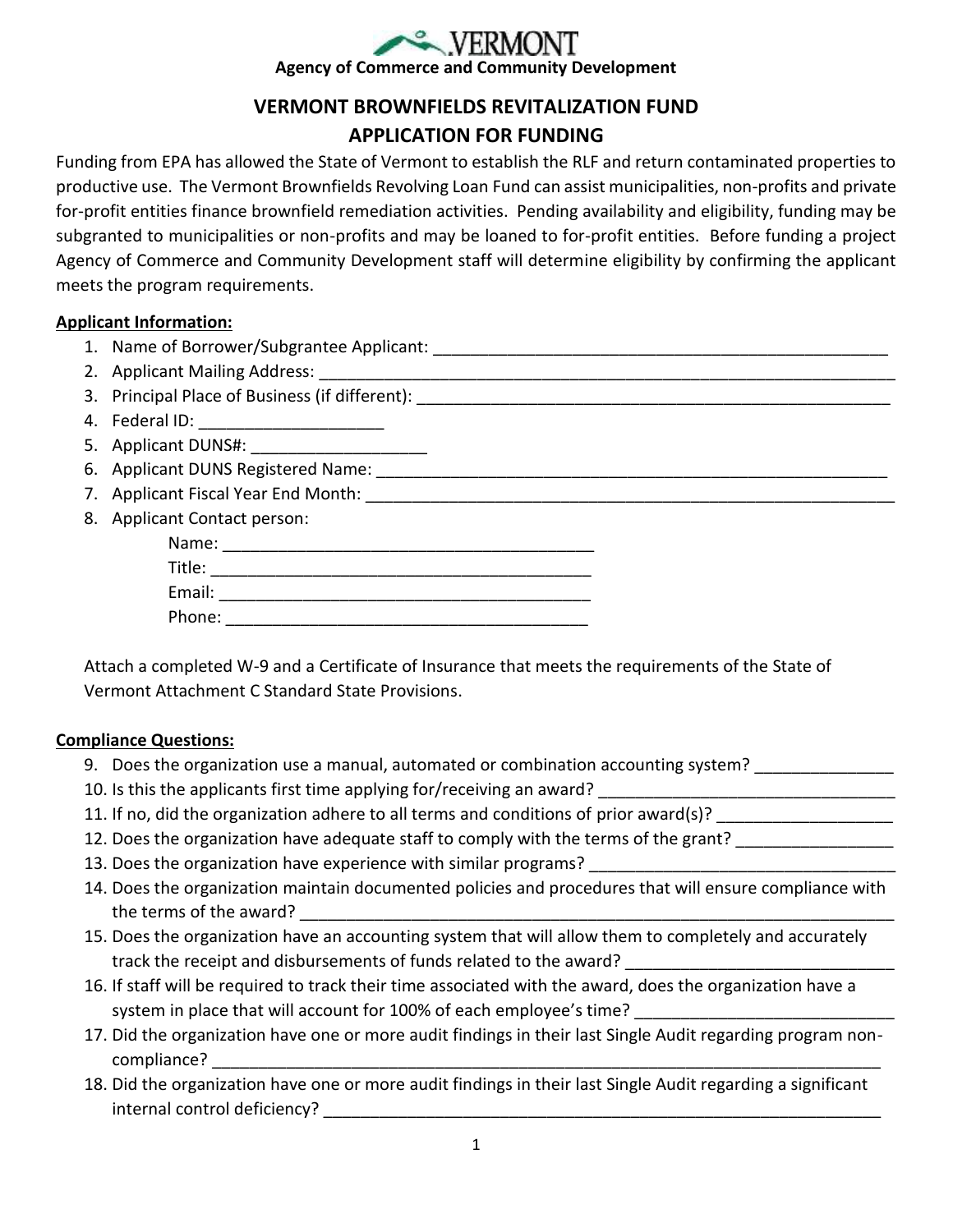#### **General Grant Information:**

| 26. Current Property Owner (if different from applicant)                                  |  |
|-------------------------------------------------------------------------------------------|--|
|                                                                                           |  |
|                                                                                           |  |
|                                                                                           |  |
|                                                                                           |  |
| 27. Type of Funding Applying for: Loan: \$______________________Subgrant: \$_____________ |  |
| 28. Hazardous Materials: \$ ______________________ Petroleum \$ ___________               |  |
| 29. Match Amount (funds spent on remediation work less the RLF funding request): \$       |  |
|                                                                                           |  |
| 30. Proposed Leveraged Amount (total project budget amount less the RLF funding request): |  |
| $\mathsf{\dot{S}}$ and $\_\_\_\_\_\_\_\_\_\_\_\_$                                         |  |
|                                                                                           |  |
|                                                                                           |  |
|                                                                                           |  |
|                                                                                           |  |

#### **Project Summary:**

- 31. Describe the history of the site:
- 32. Purpose of the loan/subgrant:
- 33. Describe the activities to be conducted with RLF funds:
- 34. Describe the proposed project to be constructed on the remediated site: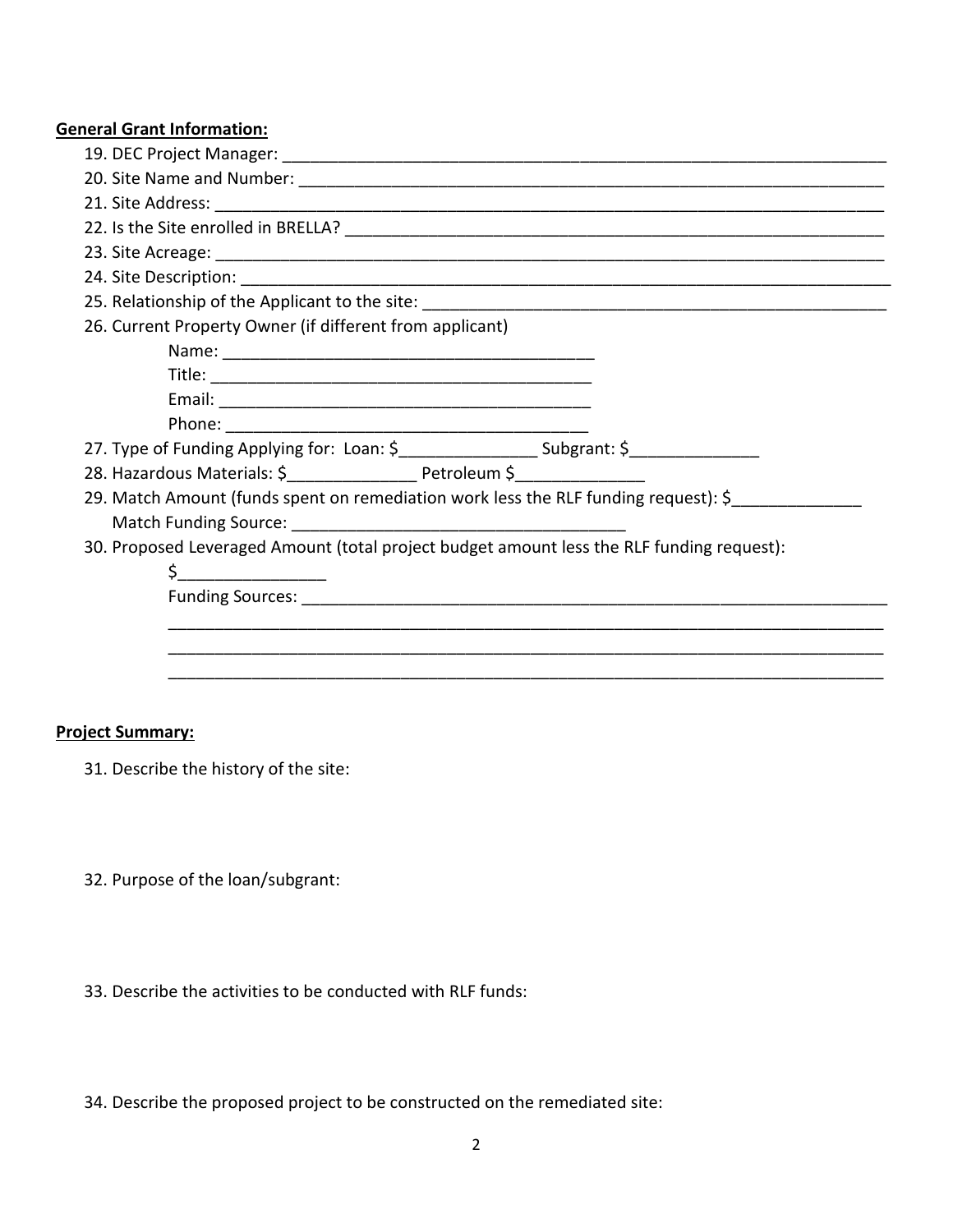- 35. Describe how the proposed project will identify and reduce threats to human health and the environment that may be associated with exposure to hazardous materials, pollutants or contaminants:
- 36. Describe how the proposed project will facilitate the use or reuse of existing infrastructure:

37. Describe how the proposed project has the potential to stimulate economic development and create new jobs:

- 38. Describe the extent to which the proposed project will respond to the housing needs of the community:
- 39. Describe the extent to which the proposed project will facilitate the creation of, preservation of, or addition to a park, greenway, undeveloped property, recreational property or other property used for nonprofit purposes if applicable:
- 40. Describe the conformance to local zoning and the level of participation by a local community in the process of making decisions relating to remediation and future use of the brownfield site: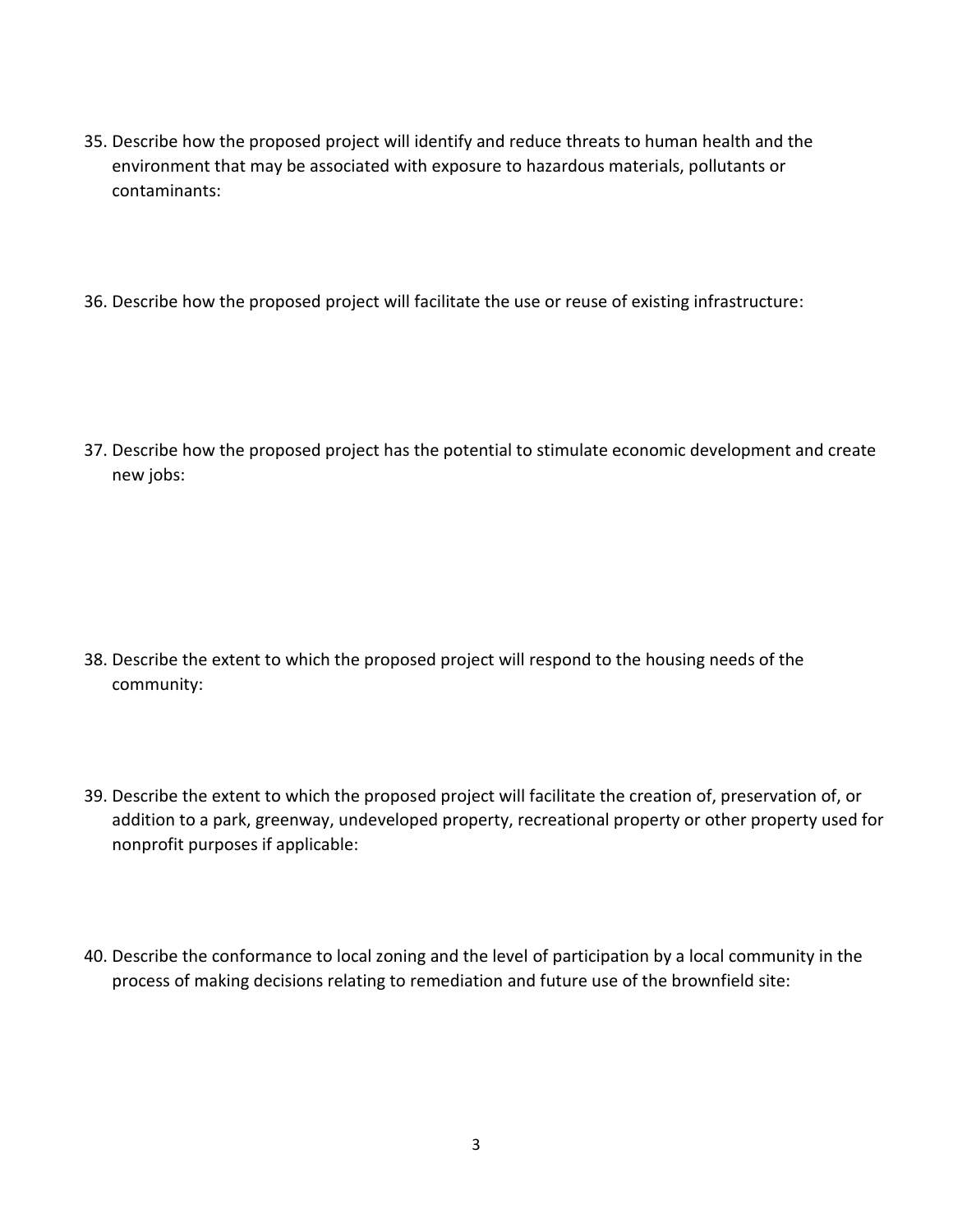- 41. Provide a project timetable:
- 42. Include copies of all environmental assessment reports generated for the site. If the site reports have been previously submitted to the Vermont Brownfields Program, provide a summary and the dates the reports were submitted:
- 43. Provide the approval status of the corrective action plan for the site by the Agency of Natural Resources:

Attach a site map(s) showing the location of and areas affected by the proposed project.

The applicant certifies the site meets all of the following requirements for project grant funds:

- **A.** The applicant is an eligible entity under CERCLA §104(k)(1)
- **B.** The site is not listed, or proposed for listing on the National Priorities List of the EPA
- **C.** The applicant is not a generator or transporter of any contamination located at the site; and
- **D.** The applicant has not had a claim asserted against the them for liability under CERCLA §107 at the site.

In consideration of the covenants and promises contained herein, it is understood and agreed by the applicant as follows:

**1.** Borrower/subgrantee will use the Brownfield RLF to remediate contaminated soils at the site in accordance with the Corrective Action Plan (CAP) previously approved by Secretary of Agency of Natural Resources.

**2.** Borrower/subgrantee shall carry out the remediation work in accordance with CERCLA §104(k) and the applicable Federal terms and conditions of Grant Number BF-96193701-1 included in the agreement. These requirements include those prohibitions on the use of RLF funds found at CERCLA §104(k)(4)(B) for administrative costs, and response costs for which the borrower/subgrantee is potentially liable at the site under CERCLA §107.

**3.** Borrower/subgrantee shall carry out the remediation work in accordance with the Davis-Bacon Act of 1931. CERCLA compliance with Davis Bacon requires payment of Federal prevailing wage rates for construction, repair or alteration work funded in whole or in part with RLF funds.

**4.** Borrower/subgrantee shall incorporate the most recent and applicable wage rates from the U.S. Department of Labor into the remediation construction contract/s. In addition, the borrower/subgrantee must maintain records verifying compliance with the Davis Bacon Act.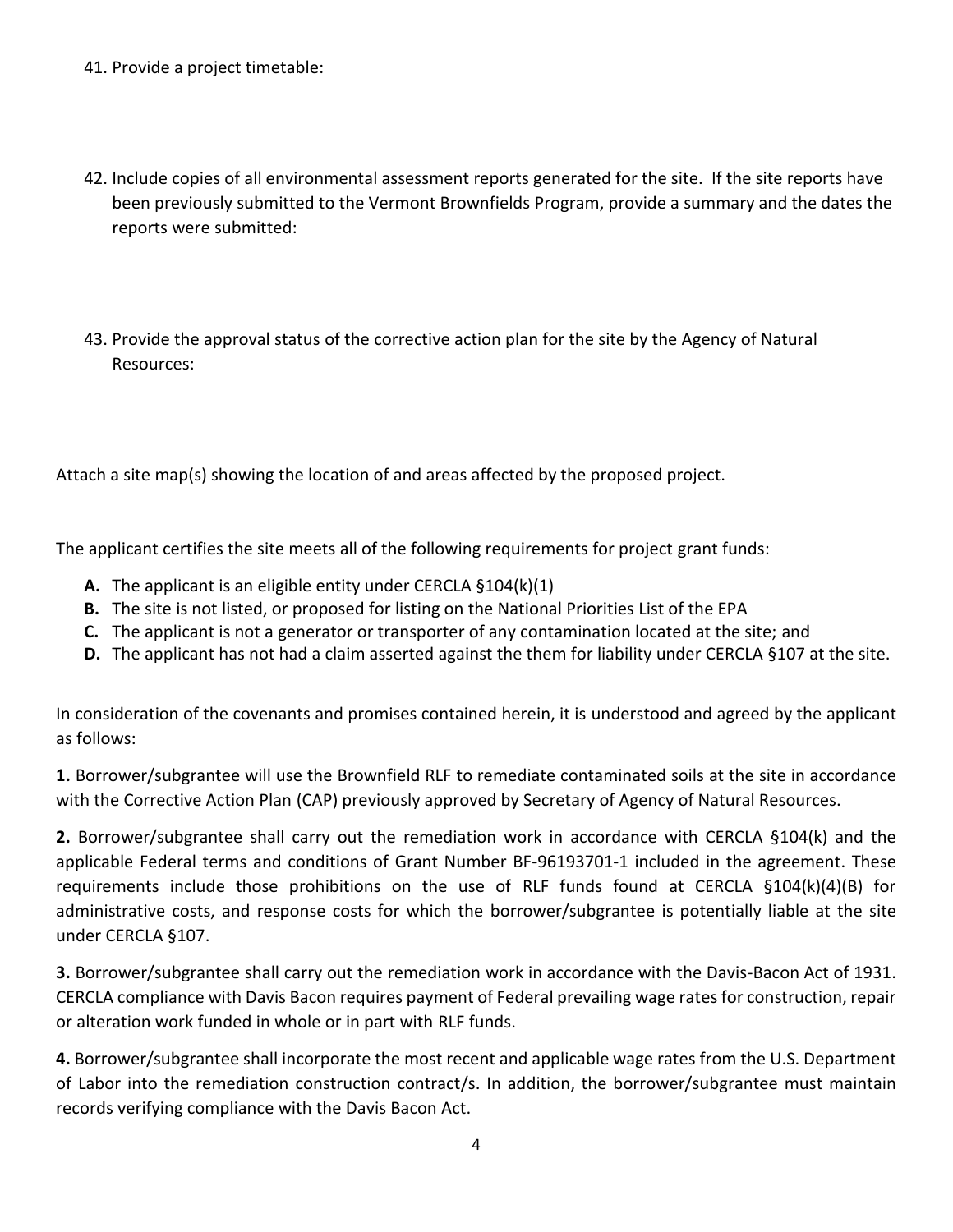**5.** The Department of Environmental Conservation (DEC), on behalf of the State, shall review the borrower/subgrantee's remedial planning, design, and engineering documents and review the cleanup activities as they are on-going to ensure that the cleanup is being completed in accordance with all local, State, and Federal requirements and is adequately protective of human health and the environment.

**6.** The borrower/subgrantee will prepare a Community Relations Plan (CRP) which provides reasonable notice, opportunity for involvement, response to comments, and administrative records. The CRP has been approved by EPA. Said plan includes the following:

- **A.** Copies of news releases and other information that explains the proposed project, such releases and information to be disseminated throughout the area surrounding the affected area.
- **B.** Procedures for the establishment of a local information repository at or near the site that includes public information supplied by the borrower/subgrantee, ACCD, or DEC related to the proposed remediation work. The borrower/subgrantee shall supply any additional information that assists in documenting the remediation work.
- **C.** For purposes of the CRP "administrative records" include: an analysis of reasonable alternatives including no action; site investigation reports; the cleanup plan; cleanup standards used; responses to public comments; and verification that the cleanup has been completed.

**7.** The borrower/subgrantee shall conduct all remediation work in accordance with the approved CAP. Said CAP contains detailed design and construction plans and specifications for the remediation work that includes a budget and work schedule; a health and safety plan (OSHA 1910-120-126); and a Quality Assurance Project Plan (QAPP) which sets forth the manner and method of collecting samples to assure the removal of hazardous substances that are located at the site as a part of the remediation work. Collectively such documents are referred to as the "Project Documents."

**8.** Prior to the commencement of any remediation work funded by through this application and potential agreement, the borrower/subgrantee shall submit and receive EPA's approval of the QAPP. The QAPP shall support all environmental data operations in accordance with *Quality Assurance Guidance for Conducting Brownfields Assessments,* EPA 540-R-98-038, September 1998; *EPA Requirement for Quality Assurance Project Plans,* (QA/R-5, 03/01); and the *EPA Compendium of Quality Assurance Project Plan Requirements and Guidance,*  10/99. The term "environmental data operations" refers to activities involving the collection, generation, compilation, analysis, evaluation and use of environmental data. The borrower/subgrantee shall submit the QAPP to the EPA Project Officer and the Regional Quality Assurance Manager at least thirty (30) days prior to the scheduled commencement of data collection and/or data generation activities.

**9.** The Analysis of Brownfield Clean-up Alternatives (ABCA), which is included as part of the CAP, includes information about the site and contamination issues (i.e., exposure pathways, identification of contaminant sources, etc.); cleanup standards; applicable laws; alternatives considered; and the proposed cleanup. The ABCA must also contain an evaluation of alternatives including their effectiveness, implementability, and the cost of the cleanup proposed. The evaluation includes an analysis of reasonable alternatives including no action. The cleanup method set forth in the CAP must be based on this analysis. The borrower/subgrantee shall submit copies of the draft ABCA to DEC for approval.The borrower/subgrantee agrees to accept advice and suggestions from DEC and ACCD and to incorporate those suggestions or requests for revisions as appropriate.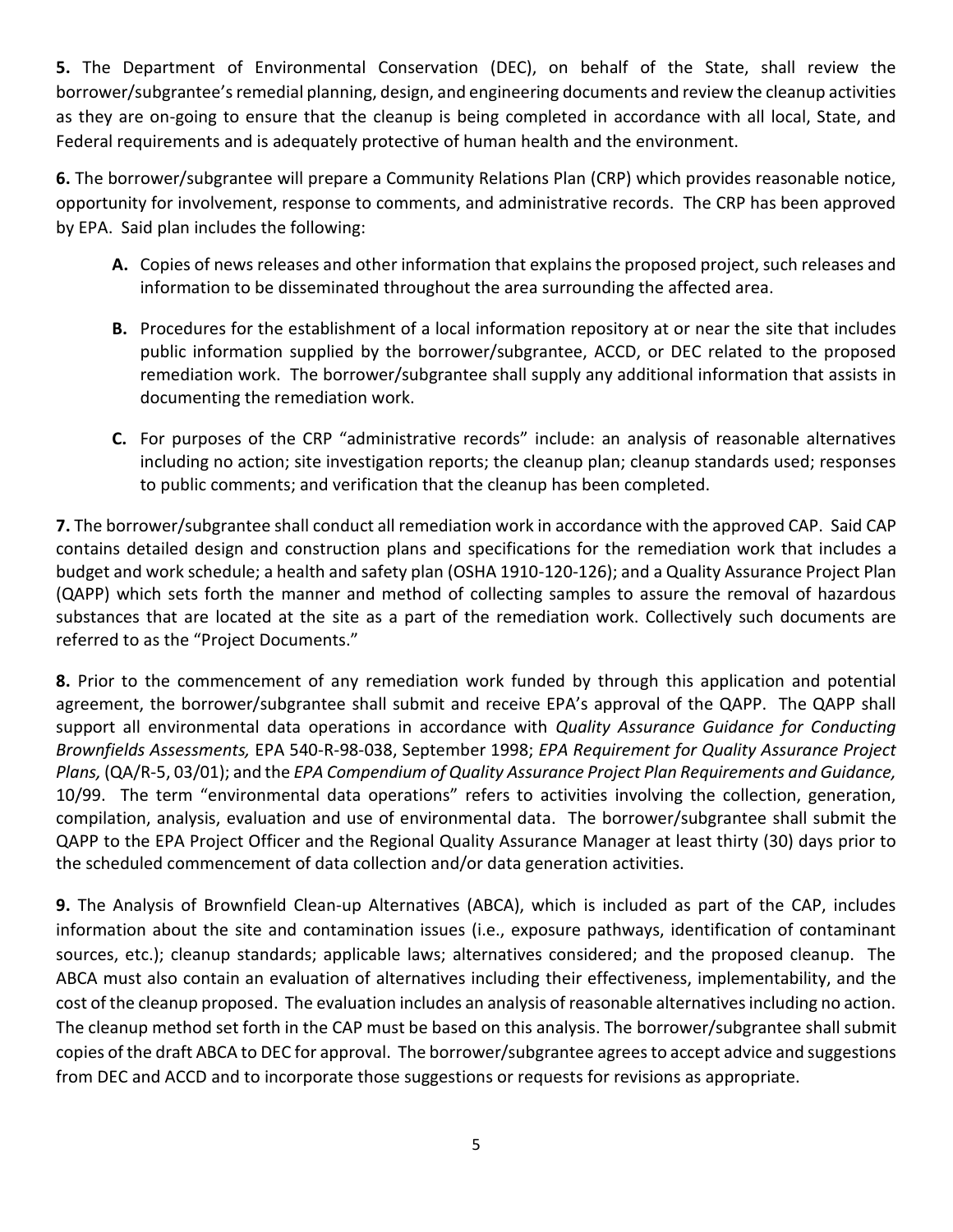**10.** After DEC has approved the draft ABCA, the Grantee shall make the document available for review and public comment for a period of not less than thirty (30) days from the date of publication of the public notice, unless otherwise permitted by EPA.

**11.** After the public comment period, the borrower/subgrantee shall incorporate all appropriate comments, in the reasonable discretion of borrower/subgrantee, into a final ABCA document and prepare a written response to the public comments, if appropriate.

**12.** After the ABCA has been finalized, the Grantee shall, if warranted, amend the CAP with the approval of DEC.

**13.** Prior to the initiation of the remediation work the borrower/subgrantee must provide ACCD with copies of all of the required remedial planning documents and evidence of the approval of those documents, if required.

**14.** Borrower/subgrantee shall commence on the remediation work within 60 days from the date of execution of the agreement and shall complete all of the remediation work prior to the award end date set forth in Part 1 of the agreement. Up to 90 days of pre-award costs related to the scope of work (remediation work) of the agreement, as determined by the Program Manager, may be allowable under the agreement.

**15.** All remediation work performed pursuant to the agreement and funded by the Brownfield RLF shall be performed in a good and workmanlike manner.

**16.** In the event that unforeseen conditions are discovered during the implementation of the remediation work, the borrower/subgrantee reserves the right to revise the cleanup action and the project documents, subject to DEC approval. All material changes or modifications to the remediation work funded by this agreement must be approved in writing by DEC and incorporated into the agreement by amendment prior to such change or modification becoming effective. All additional costs incurred, as the result of any change orders shall be the responsibility of the borrower/subgrantee.

**17.** Borrower/subgrantee, at its sole cost and expense, and from sources other than the Brownfield funding, shall be responsible for obtaining all permits, licenses, approvals, certifications and inspections required by federal, state or local law and to maintain such permits, licenses, approvals, certifications and inspections in current status during the term of this agreement.

**18.** The borrower/subgrantee shall notify ACCD when the remediation work is complete. The notice shall contain certification or documentation that the remediation work is complete and has been performed in accordance with the terms of the agreement and the approved CAP. This notice shall summarize the actions taken, the resources expended, cost match and the problems encountered in completion of the project, if any, and shall be submitted to ACCD for review and approval before it is finalized. The borrower/subgrantee shall secure and provide to ACCD a Certificate of Completion from DEC.

**19.** The borrower/subgrantee shall perform all of its obligations and agreements under the agreement, and any other agreements or instruments to which the borrower/subgrantee is a party and which relate to the Brownfield funds and the remediation work.

**20.** The borrower/subgrantee shall erect a sign on the site stating that the remediation work is being financed by the Vermont Brownfields Revitalization Fund and providing the ACCD contacts, provided in the agreement, for obtaining information on activities being conducted at the site and for reporting suspected criminal activities. The sign erected on the site shall comply with all requirements of the state and local law applicable to on premise outdoor advertising.